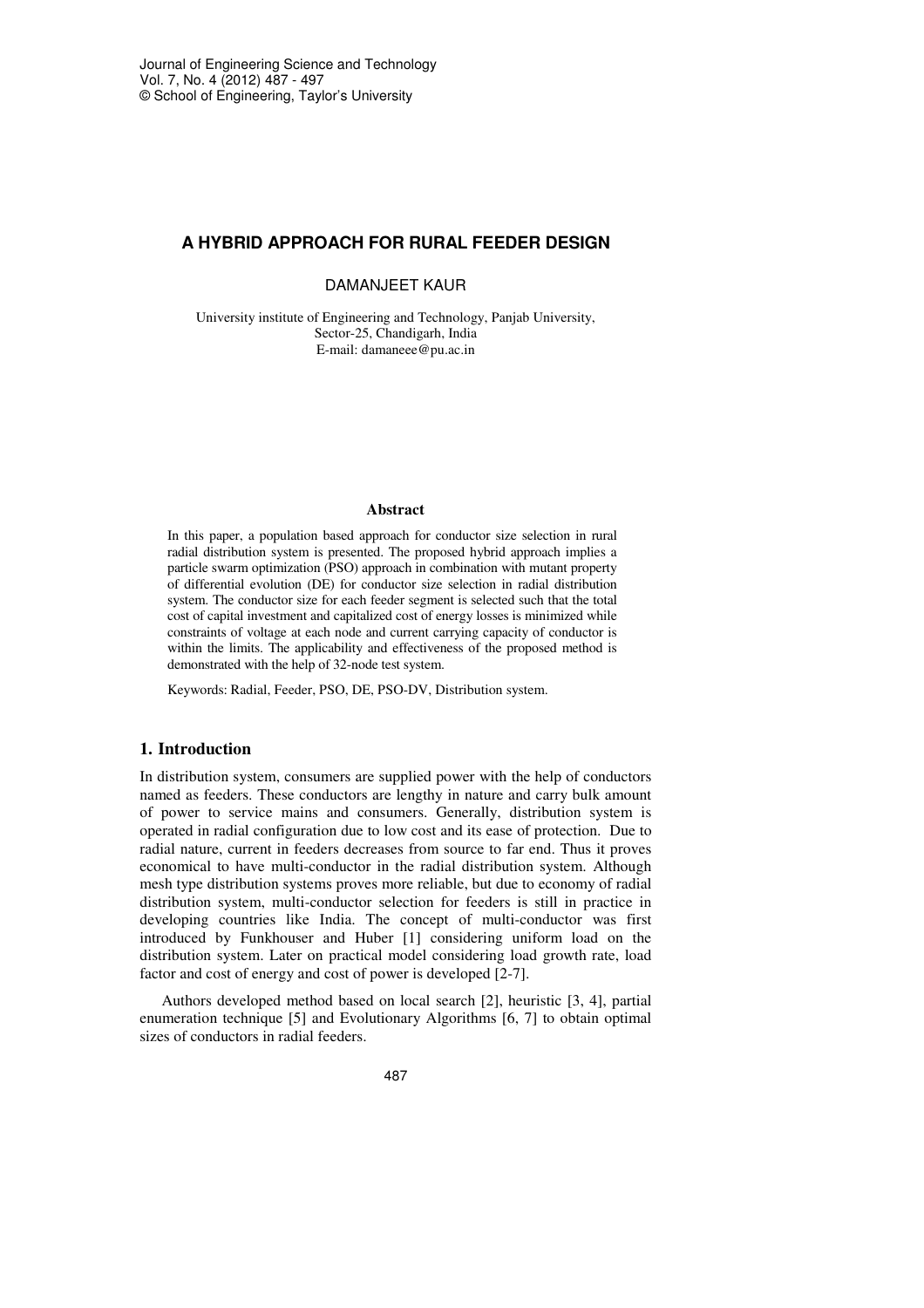| <b>Nomenclatures</b>  |                                                                                  |  |  |  |
|-----------------------|----------------------------------------------------------------------------------|--|--|--|
| $A_t$                 | Cross-section area of $t$ type of conductor, $mm2$                               |  |  |  |
| alpha                 | Carrying charge rate of feeder                                                   |  |  |  |
| Cap(t)                | Maximum current carrying capacity of the $t$ type of conductor                   |  |  |  |
| Cc                    | Constant associated with the variable installation cost of feeder,               |  |  |  |
|                       | $Rs./mm^2/km$                                                                    |  |  |  |
| $C_{\rho}$            | Cost of energy, Rs./kWh                                                          |  |  |  |
| $C_p$                 | Cost of power, Rs./kW                                                            |  |  |  |
| Cr                    | Crossover probability                                                            |  |  |  |
| $c_1, c_2$            | Acceleration constants                                                           |  |  |  |
| F                     | Real valued weight factor to control the amplification of the                    |  |  |  |
|                       | differential variation between two chosen vectors.                               |  |  |  |
| gbest                 | Global best fitness function of swarm of PSO in a iteration                      |  |  |  |
| I(i,t)                | Current flowing through each feeder segment <i>i</i> for <i>t</i> type conductor |  |  |  |
| int                   | Operator of rounding the variable to the nearest integer                         |  |  |  |
| k                     | Current number of iteration                                                      |  |  |  |
| $K_{I(i,t)}$          | Cost of conductor, Rupees                                                        |  |  |  |
| $K_{2(i,t)}$          | Cost of losses, Rupees                                                           |  |  |  |
| $K_{Ti}$              | Total cost of the feeder, Rupees                                                 |  |  |  |
| $k_{max}$             | Maximum number of iterations                                                     |  |  |  |
| $L_i$                 | Length of feeder segment <i>i</i> , km                                           |  |  |  |
| Lsf                   | Load loss factor                                                                 |  |  |  |
| Np                    | Random population vector                                                         |  |  |  |
| $\boldsymbol{n}$      | Total number of feeder segments                                                  |  |  |  |
| $P_{loss(i,t)}$       | Power loss in $kW$ in feeder segment $i$ for $t$ type of conductor               |  |  |  |
|                       | Theoretical normal force slope parameter, 1/rad                                  |  |  |  |
| pbest                 | Local best fitness function of particle $p$ in PSO                               |  |  |  |
| rand1                 | Random number generated in [0, 1]                                                |  |  |  |
| rand2                 | Random number generated in [0, 1]                                                |  |  |  |
| T                     | Total number of hours in one year                                                |  |  |  |
| U                     | Each individual of the population, $U \in Np$                                    |  |  |  |
| $V_{max}$             | Maximum value of voltage at each node $i$                                        |  |  |  |
| $V_{min}$             | Minimum value of voltage at each node i.                                         |  |  |  |
| w                     | Inertia weight factor                                                            |  |  |  |
| $x_{max}$ , $x_{min}$ | Bounds on the variable i.e. sizes of conductors in the inventory                 |  |  |  |
| Ζ                     | Maximum number of successive iterations up to which change in                    |  |  |  |
|                       | position of particle is tolerated                                                |  |  |  |
| Greek Symbols         |                                                                                  |  |  |  |
| $\beta$               | Scalar factor between 0 and 1                                                    |  |  |  |
| <b>Abbreviations</b>  |                                                                                  |  |  |  |
| <b>PSO</b>            | Particle swarm optimization                                                      |  |  |  |
| DE                    | Differential evolution                                                           |  |  |  |

These days Evolutionary Algorithms inspired by biological and sociological motivations are most commonly used [6, 7]. But in most of implemented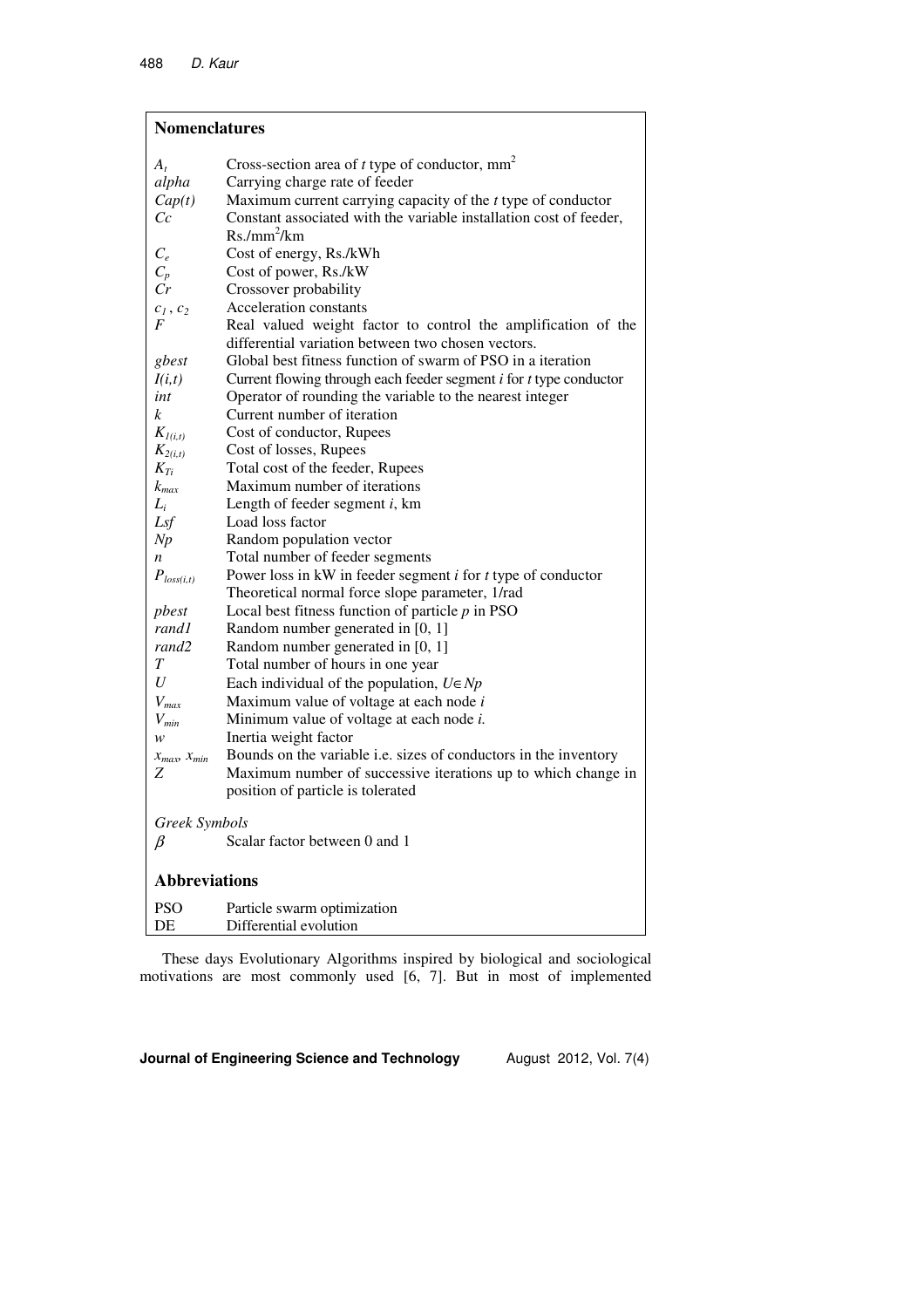Evolutionary Algorithms (EA) methods tuning of parameters is of prime importance and size of population affects the quality and convergence of solution.

In last decade, to overcome the problem of tuning of parameters and convergence criteria, a population based Particle Swarm Optimization (PSO) search algorithm is developed which has ability to ensure an optimal solution because of its implicit parallelism. It is observed that sometimes PSO traps in local minima. Now a day another population based Differential Evolution (DE) algorithm is also very common. DE has inherent feature of not trapping in local minima due to randomness in its search space. Hence in this paper, to enhance the search capability of PSO, PSO is applied in combination with Differential Evolution (DE) technique. In PSO, velocity vector is updated using cognitive and social term to find an optimal solution. In PSO-DV (Particle Swarm Optimization with Differentially Perturbed Velocity), PSO cognitive term in velocity vector is replaced with the DE mutant vector. The mutant vector is generated by weighted difference vector of randomly chosen two position vectors from the swarm. The purpose of applying this mutant vector is to increase the diversity of PSO which helps to escape it from the local minima.

In this paper, a PSO-DV based algorithm is developed for conductor size selection in radial distribution systems. The conductor sizes are selected such that the total cost of conductor and cost of energy losses are minimized while the constraint of voltage at all nodes and current carrying capacity of each conductor is within limits. Although PSO was initially developed for continuous variables, but in this paper it is used for discrete sizes of conductors. The proposed approach is tested on 32 node test feeder. The results obtained using proposed approach is optimal one in small computational time. The results are also compared with the Particle Swarm Optimization approach and it is found that the proposed approach gives better results than PSO.

# **2. Problem Formulation**

The problem of conductor size selection is to select conductor size for each feeder segment in a feeder such that the total cost of feeder, i.e. the cost of energy and power losses and cost of conductor is minimized while constraint of voltage on each node and current carrying capacity of each conductor is within permissible limits [6].

The objective function is given by Eqs. (1) to (3)

$$
MinC = \sum_{i \in n} K_{Ti} = \sum_{i \in n} (K_{1(i,t)} + K_{2(i,t)})
$$
\n(1)

$$
K_{1(i,t)} = alpha \ c c L_i A_t \tag{2}
$$

$$
K_{2(i,t)} = C_p \, P_{loss,(i,t)} + P_{loss,(i,t)} C_e \, T \, lsf \tag{3}
$$

### **2.1. Voltage constraint**

As in feeder design voltage constraint is the main factor. So, the voltage at each node *i* should be within the prescribed limit as:

$$
V_{\min} < V_i < V_{\max} \tag{4}
$$

### **2.2. Current carrying capacity constraint**

The current flowing through each feeder segment *i* for *t* type conductor should be less than the maximum current carrying capacity (*Cap*) of the *t* type of conductor.  $I(i, t) < Cap(t)$  (5)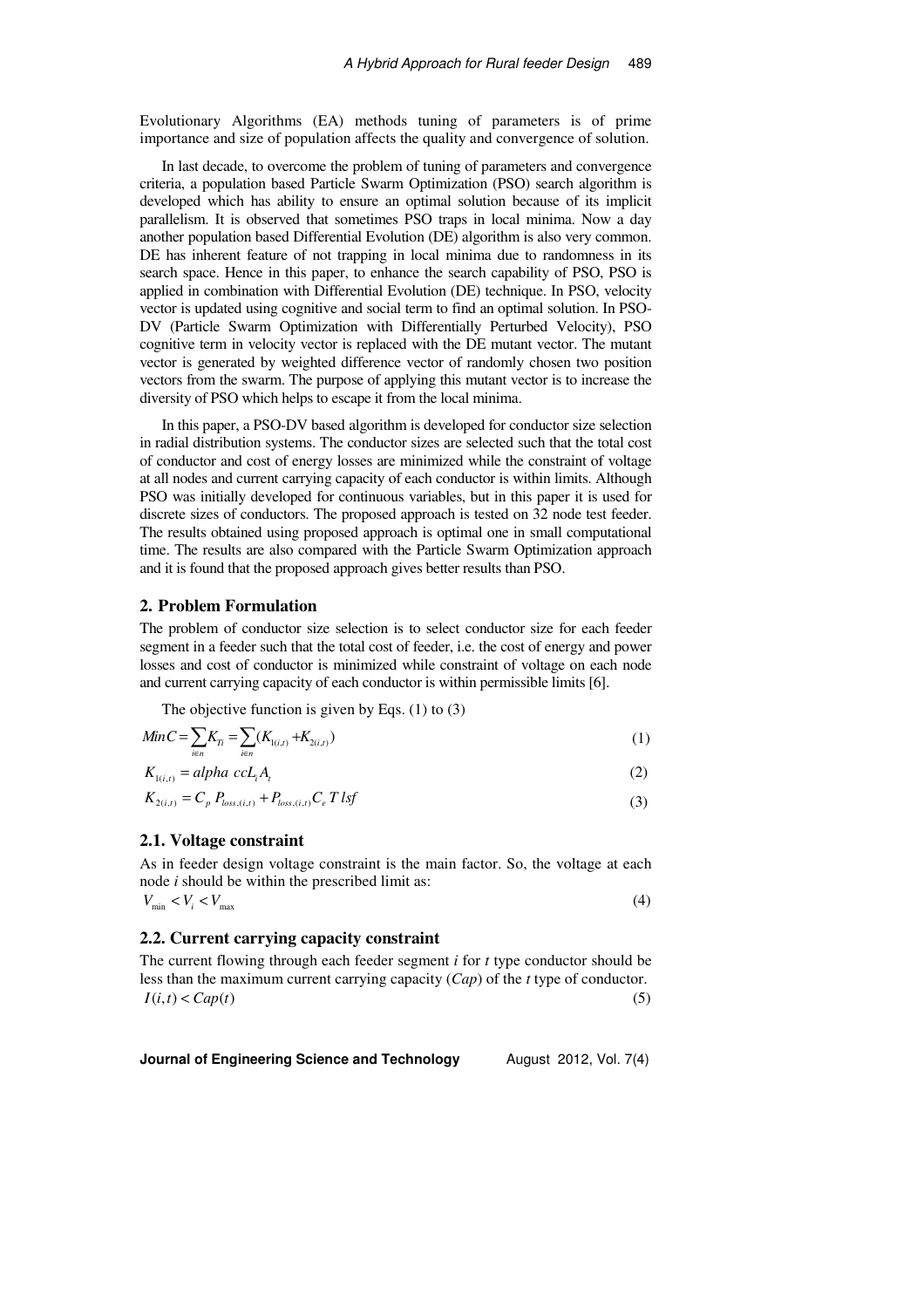#### **3. Solution Approach**

In this section, a PSO-DV approach in combination is presented for optimal conductor sizing in radial distribution systems. Conductor size selection for feeder is solved as constrained optimization problem when voltage and current carrying capacity are constraint on the problem. In PSO-DV, the classical PSO algorithm is implemented except the velocity vector of PSO is modified using a differential random position vector (obtained by difference of two randomly chosen particles) in place of cognitive term in velocity vector. In this section, detail of proposed algorithm is discussed along with brief introduction of PSO and DE [8, 9].

# **3.1. Particle swarm optimization (PSO)**

Particle Swarm Optimization is a population based evolutionary technique and it (PSO) was introduced by Kennedy and Eberhart [10] as an alternative to Genetic Algorithms. PSO has the flexibility to control the balance between the global and local exploration of the search space. This unique feature of a PSO overcomes the premature convergence problem and enhances the search capability and ensures the convergence to the optimal solution. It was originally proposed for continuous problems, and attempts have been made recently to extend it to discrete optimization problems [11, 12].

In PSO, initially a populations of individuals (particles) is generated randomly within the given search space of variables termed as swarm. Each particle *p* at iteration *k* has velocity ( $Vel_p^k$ ) and position ( $pos_p^k$ ) vector within *n*dimensional search space. For each particle  $p$  at iteration  $k$ , fitness function corresponding to the objective function to be optimized is evaluated. Store best fitness value (*pbest)* for each particle *p* and the global best of swarm (*gbest*) respectively till  $k^{th}$  iteration. Store position vector of particle  $p \left( pos_{p}^{best,k} \right)$  and

swarm (*pos<sup>sbest</sup>*) which yields *pbest* and *gbest* respectively. Initially at iteration *k*, consider *gbest* is equal to *pbest*. Compare the fitness value of the particle *p* at  $k+1$  with that of the previous best one and update velocity and position vector of particle *p* corresponding to *gbest* and *pbest* till iteration *k*+1 using Eqs. (6) and (7).

$$
Vel_p^{k+1} = \text{int}(wVel_p^k + c_1 rand_1 (pos_p^{best,k} - Pos_p^k) + c_2 rand_2 (pos^{sbest} - Pos_p^k)
$$
 (6)

$$
pos_p^{k+1} = pos_p^k + Vel_p^{k+1}
$$
 (7)

Equation (6) consists of three terms on RHS; first term is the velocity in  $k<sup>th</sup>$ iteration; second term is the cognition-only model and the third term is the so-called social-only model, these terms are utilized to change the velocity of particle.

*w* provides balance between global and local explorations. *w* often decreases from 0.9 to 0.4 during the iterations. It is generally set using the following equation:

$$
w = w_{\text{max}} - ((w_{\text{max}} - w_{\text{min}}) / k_{\text{max}})^{*} k
$$
 (8)

The above-mentioned procedure is repeated till the search satisfies the termination condition.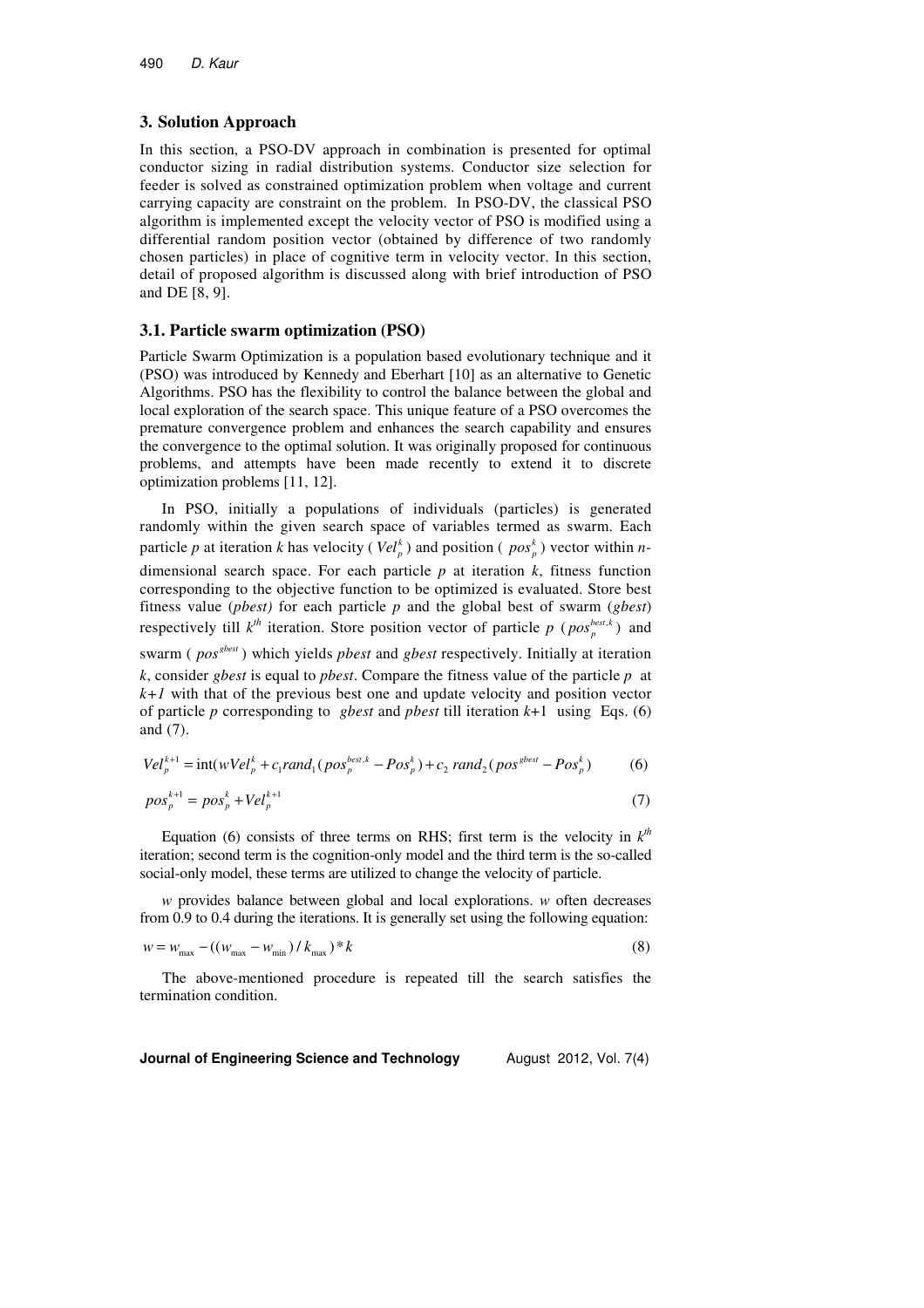### **3.2. Differential evolution (DE)**

Differential Evolution (DE) is one of the recent developed population-based techniques which was invented by Price and Storn [13]. DE belongs to class of evolutionary algorithms that include Evolution Strategies (ES) and Genetic Algorithms (GA). DE differs from GA in its use of perturbing vectors, which are difference between two randomly chosen vectors. In DE, during optimization process four basic operations are carried: initialization, mutation, crossover and selection [8, 9].

#### **3.2.1. Initialization**

Initially at generation *Gen*=1, a random population vector  $(Np)$  of size *n* is generated. Each individual (*U*) of the population represents the solution vector of design variables of the problem in the given search space. Evaluate fitness function of each individual for the given objective function.

### **3.2.2. Mutation**

 In order to produce population for next iteration, *Gen=Gen+*1, a mutation operator is applied at the current population at *Gen=*1. The mutation operation produces mutant vectors by considering vector difference of randomly selected individual vectors from the population. In literature, different mutation mechanisms are available but the basic concept is difference of randomly selected two, three or more individuals are always considered [8] as given below

$$
Mut_{U} = U_{3,Gen} + F(U_{1,Gen} - U_{2,Gen}) \qquad U \in Np
$$
\n(9)

where  $Mut_U$  is the mutant vector obtained by random selection of individuals  $U_{I,Gen}$ ,  $U_{2,Gen}$  and  $U_{3,Gen}$  as in Eq. (9). *F* has real value between 0 and 1.

# **3.2.3. Crossover**

In order to extend further diversity in searching process, crossover operation is performed. Let  $a_1...a_7$  and  $b_1...b_7$  are values of design variables of target and mutant vector respectively. In crossover, target and mutant vectors are combined to produce trail vectors as shown in Fig. 1.

The  $j<sup>th</sup>$  (  $j \in n$  ) design variable in the trial vector is obtained by comparing the random number generated between 0 and 1 and crossover probability (*Cr*). If random number is greater than the  $Cr$ ,  $j<sup>th</sup>$  design variable of trial vector is chosen as in mutant vector otherwise as in target vector.

### **3.2.4. Selection**

After generating trial vectors, next is to decide whether these trail vectors will be individuals of population at *Gen=Gen+*1 or not. To decide this, fitness of trial vector is compared with the target vector. If the value of fitness function of trial vector is better than target vector then trial vector will be considered as new individual otherwise the target vector will be taken in *Gen=Gen+*1. The above three steps: mutation, crossover and selection of DE are performed sequentially until the stopping criterion is met.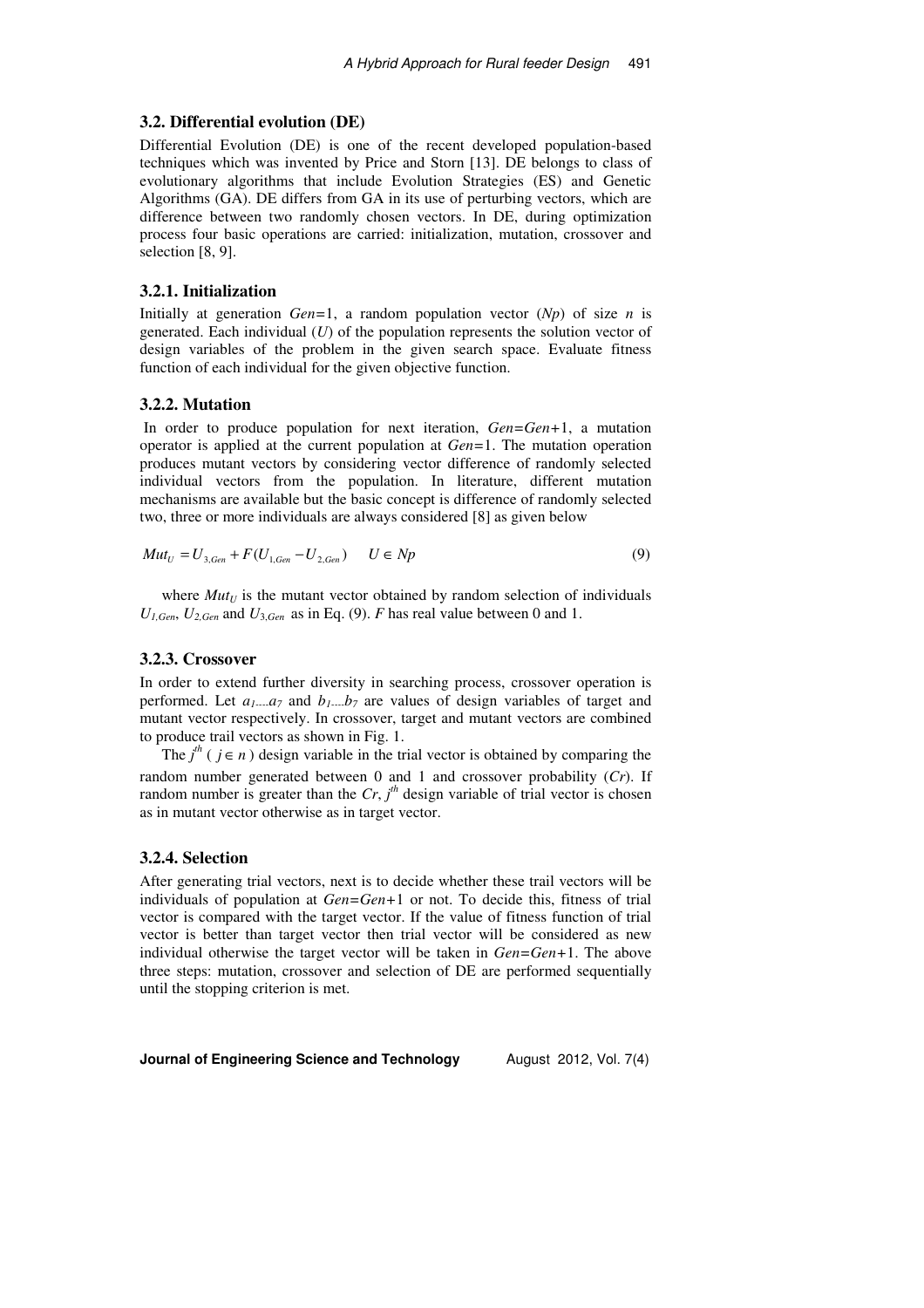

**Fig. 1. Generation of Trial Vector by Mixing Mutant and Target Vectors.** 

# **3.2.5. Algorithm of PSO-DV for conductor size selection in radial distribution system**

- 1. Generate randomly a swarm of integer particles. Each particle *p* has position and velocity vector in the given *n*-dimensional search space (*n* being feeder segments in a feeder) as in (6) and (7).
- 2. Evaluate fitness function for each particle using (1), (4) and (5) as:

 *Fitness=objective function +penalty for constraints violation* (10)

- 3. Update velocity of each particle *p* using PSO-DV in combination as given below:
	- (i) Select two distinct particles  $q$  and  $s$  randomly from the swarm such that  $p \neq q \neq s$ .
	- (ii) Obtain a difference vector by subtracting the position vectors of randomly selected particles *q* and *s* as:

$$
delta = pos_{q}^{k} - pos_{s}^{k} \tag{11}
$$

(iii) Update velocity vector of  $u^{th}$  feeder segment ( $u \in n$ ) of particle *p* using modified velocity vector of the classical PSO, in which cognitive part of the velocity update formula in (6) is replaced with the vector differential operator to produce some additional exploration capability as given below:

$$
vel_{p,u}^{k+1} = \begin{cases} \int \int_{p,u}^{\infty} \int_{p,u}^{\infty} \left( \frac{p \cdot u}{p} + \beta \cdot \frac{p \cdot u}{p} \cdot u \right) \cdot \frac{p \cdot u}{p} \cdot u \\ \int_{p,u}^{\infty} \int_{p,u}^{\infty} \int_{p,u}^{\infty} \int_{p,u}^{\infty} \int_{p}^{\infty} \int_{p}^{\infty} \int_{p}^{\infty} \int_{p}^{\infty} \int_{p}^{\infty} \int_{p}^{\infty} \int_{p}^{\infty} \int_{p}^{\infty} \int_{p}^{\infty} \int_{p}^{\infty} \int_{p}^{\infty} \int_{p}^{\infty} \int_{p}^{\infty} \int_{p}^{\infty} \int_{p}^{\infty} \int_{p}^{\infty} \int_{p}^{\infty} \int_{p}^{\infty} \int_{p}^{\infty} \int_{p}^{\infty} \int_{p}^{\infty} \int_{p}^{\infty} \int_{p}^{\infty} \int_{p}^{\infty} \int_{p}^{\infty} \int_{p}^{\infty} \int_{p}^{\infty} \int_{p}^{\infty} \int_{p}^{\infty} \int_{p}^{\infty} \int_{p}^{\infty} \int_{p}^{\infty} \int_{p}^{\infty} \int_{p}^{\infty} \int_{p}^{\infty} \int_{p}^{\infty} \int_{p}^{\infty} \int_{p}^{\infty} \int_{p}^{\infty} \int_{p}^{\infty} \int_{p}^{\infty} \int_{p}^{\infty} \int_{p}^{\infty} \int_{p}^{\infty} \int_{p}^{\infty} \int_{p}^{\infty} \int_{p}^{\infty} \int_{p}^{\infty} \int_{p}^{\infty} \int_{p}^{\infty} \int_{p}^{\infty} \int_{p}^{\infty} \int_{p}^{\infty} \int_{p}^{\infty} \int_{p}^{\infty} \int_{p}^{\infty} \int_{p}^{\infty} \int_{p}^{\infty} \int_{p}^{\infty} \int_{p}^{\infty} \int_{p}^{\infty} \int_{p}^{\infty} \int_{p}
$$

From Eq. (12) it is clear that size of conductor of some feeder segments are modified while for others it remains same as in earlier iteration. Repeat Step (iii) for all feeder segments (*n*) in a particle *p*.

4. Generate trial position vector (conductor sizes for feeder segments) for each particle *p* by updating the position vector as: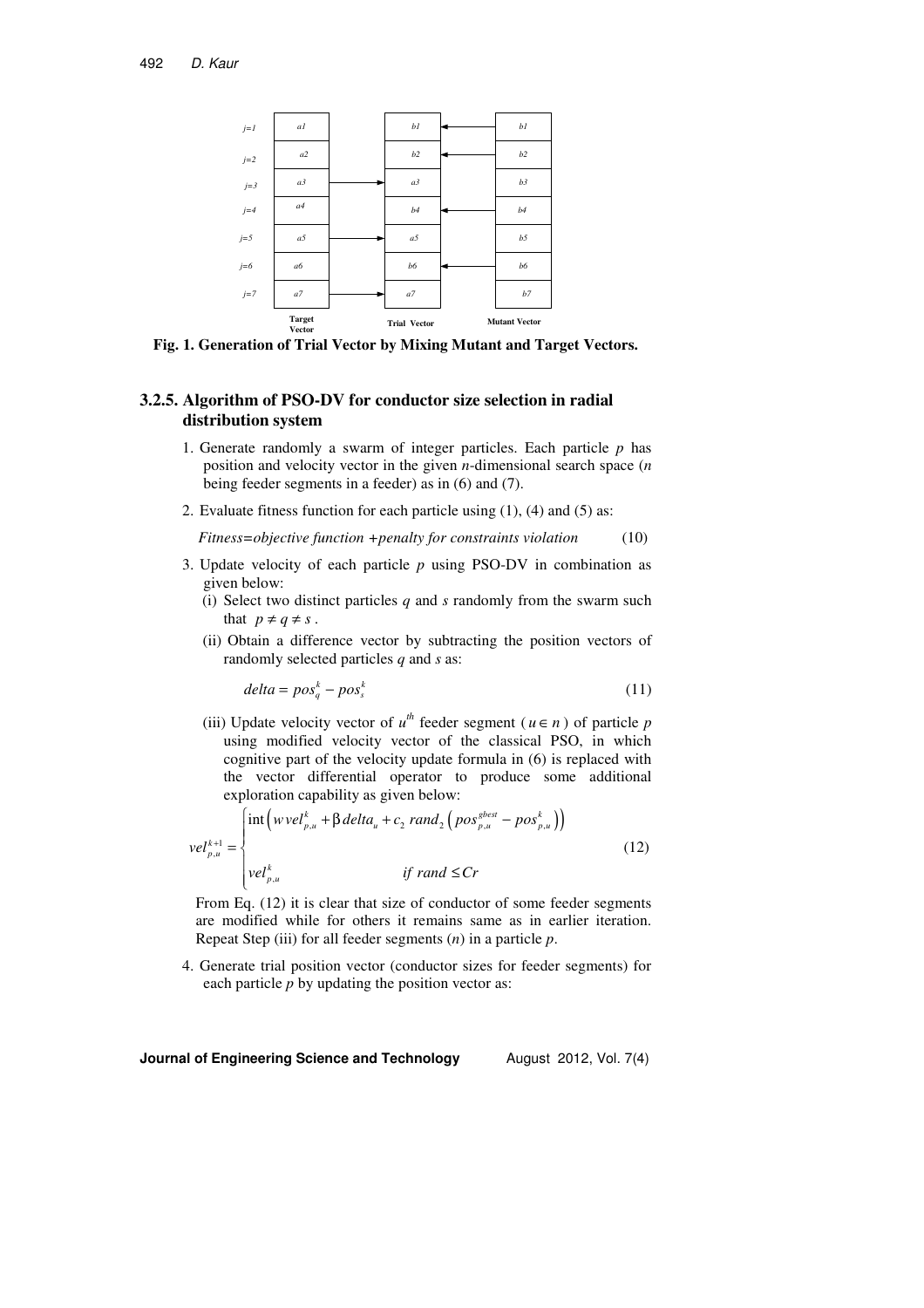$$
T_p^{k+1} = pos_p^k + vel_p^{k+1}
$$
 (13)

5. Evaluate fitness function for the trial position vector. If the fitness function is better than the earlier position. Then particle is placed at new location otherwise remains at the same old position as:

$$
pos_p^{k+1} = T_p^{k+1} \t\t \text{if fitness}(T_p^{k+1}) \leq \text{fitness}(pos_p^k)
$$
  
\n
$$
pos_p^{k+1} = pos_p^k \t\t \text{otherwise}
$$
\n(14)

6. If a  $p<sup>th</sup>$  particle gets stagnated in local minima i.e. if the position is not changing for large number of successive iterations, then each *u th* feeder segment of particle *p* is shifted to new position by random mutation after given number of successive generation as:

$$
pos_{p,u}(k+z+1) = int(x_{min} + rand(0,1)(x_{max} - x_{min}) \quad u \in n
$$
 (15)

7. Repeat the above steps 3 to 6 until stopping criterion of maximum number of iterations is achieved.

### **4. Computer Programme: Validation and Verification**

The proposed approach is tested on large number of test feeders. In this paper, the proposed method is demonstrated with the help of 32 node test system [7]. The results of proposed approach are also compared with PSO approach.

A 32 node Indian rural distribution network is considered as shown in Appendix A, Fig A.1. The load data and line data is mentioned in Table 1 [11]. In this paper, the load data is taken after load growth period of eight year as mentioned in [11]. Four different types of conductors are considered in inventory and other basic data is tabulated in Tables 2 and 3 respectively. The minimum voltage at each node should be 0.98 pu. To optimize the size of conductor for each feeder segment, following parameters are set:

```
Size of swarm -20 
Crossover rate (Cr)-0.3 
Maximum number of iteration for PSO- 20 
Maximum number of successive iterations up to which position vector does 
not change in PSO-DV- 5.
```
The results obtained using proposed approach is tabulated in Tables 4 and 5 respectively.

In the proposed approach, initially a random set of particles in the given search space is generated. Then fitness function for each particle is calculated as in (10). Next *pbest* and *gbest* are found out. To produce new population, velocity and position vectors are updated as explained in 3.2.5. This procedure is repeated until maximum number of iterations is achieved. The optimal sizes of conductors for feeder segments obtained using proposed approach are tabulated in Table 4.

As it is clear from the  $3<sup>rd</sup>$  column of Table 4, the feeder segments near the far end has smaller size of conductor as compared to the feeder segments near the source end. The obtained results are also compared with the base case i.e. when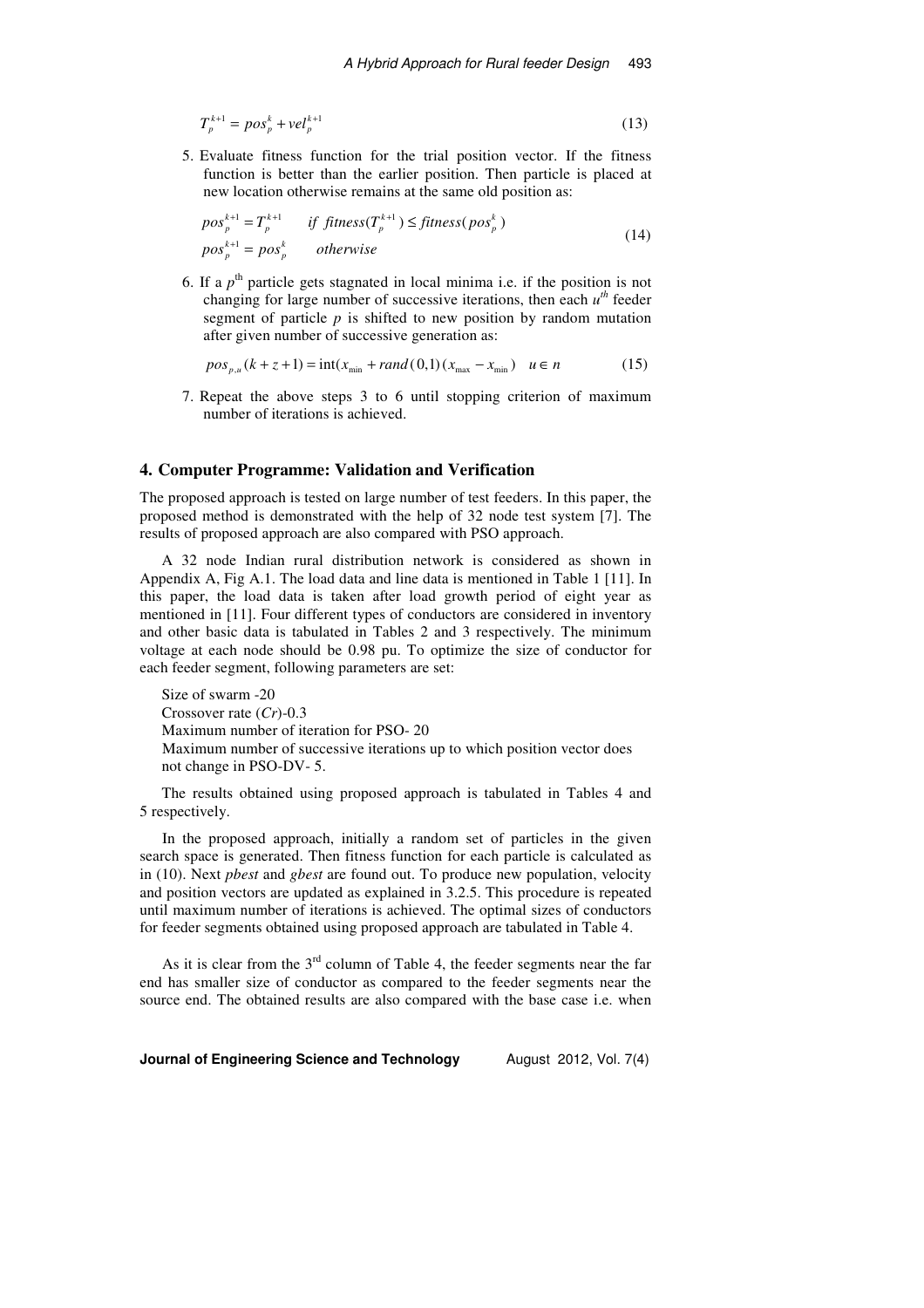all feeder segments have minimum size of conductor. The comparative results are tabulated in Table 5. It is clear from  $2<sup>nd</sup>$  column of Table 5 that there is reduction in power losses from 117.81 kW to 30.081 kW, i.e. with reduction of 87.73 kW. In addition this, there is also reduction in total investment cost from Rs. 59373000 to Rs. 58763000 as tabulated in  $2<sup>nd</sup>$  column of Table 6.

The conductor sizes obtained using proposed approach are also compared with conductor sizes obtained using PSO as shown in Table 4. It is clear from  $2<sup>nd</sup>$  and 3<sup>rd</sup> column of Table 4 that proposed approach selects conductor sizes better than PSO. It is clear from Table 4 that PSO cause selection of higher sizes conductors for feeder segments 7, 20 and 21, etc., as compared to proposed approach. It requires investment of Rs. 58766000 which is less than the base case but more than the proposed approach as given in  $2<sup>nd</sup>$  column of Table 6. From these results it is clear that the proposed approach gives better results than PSO.

| <b>Segment /Node</b><br><b>Number</b> | From           | To             |        |                  | Length (km) Real Power Demand (kW) Real Power Demand (kVar) |
|---------------------------------------|----------------|----------------|--------|------------------|-------------------------------------------------------------|
| 1                                     | 1              | $\overline{c}$ | 0.3837 | $\overline{0}$   | $\overline{0}$                                              |
| $\sqrt{2}$                            | $\overline{c}$ | 3              | 0.1936 | 137.45           | 103.09                                                      |
| 3                                     | 3              | 4              | 0.1428 | $\boldsymbol{0}$ | $\mathbf{0}$                                                |
| 4                                     | 4              | 5              | 0.4231 | $\mathbf{0}$     | $\theta$                                                    |
| 5                                     | 5              | 6              | 0.0968 | 137.45           | 103.09                                                      |
| 6                                     | 6              | 7              | 0.1944 | $\boldsymbol{0}$ | $\boldsymbol{0}$                                            |
| 7                                     | 7              | 8              | 0.0133 | $\overline{0}$   | $\theta$                                                    |
| 8                                     | 8              | 9              | 0.0511 | 137.45           | 103.09                                                      |
| 9                                     | $\overline{2}$ | 10             | 0.4477 | 137.45           | 103.09                                                      |
| 10                                    | 10             | 11             | 0.108  | $\boldsymbol{0}$ | $\mathbf{0}$                                                |
| 11                                    | 11             | 12             | 0.0222 | $\overline{0}$   | $\overline{0}$                                              |
| 12                                    | 10             | 13             | 0.0802 | 137.45           | 103.09                                                      |
| 13                                    | 13             | 14             | 0.2262 | 137.45           | 103.09                                                      |
| 14                                    | 11             | 15             | 0.3379 | 137.45           | 103.09                                                      |
| 15                                    | 3              | 16             | 0.014  | 137.45           | 103.09                                                      |
| 16                                    | $\overline{4}$ | 17             | 0.2065 | 137.45           | 103.09                                                      |
| 17                                    | $\overline{4}$ | 18             | 0.1396 | 137.45           | 103.09                                                      |
| 18                                    | 18             | 19             | 0.045  | $\boldsymbol{0}$ | $\boldsymbol{0}$                                            |
| 19                                    | 19             | 20             | 0.0866 | $\mathbf{0}$     | $\Omega$                                                    |
| 20                                    | 20             | 21             | 0.1761 | 137.45           | 103.09                                                      |
| 21                                    | 18             | 22             | 0.1322 | 137.45           | 103.09                                                      |
| 22                                    | 19             | 23             | 0.0265 | 137.45           | 103.09                                                      |
| 23                                    | 6              | 24             | 0.0514 | 137.45           | 103.09                                                      |
| 24                                    | 24             | 25             | 0.1392 | $\boldsymbol{0}$ | $\mathbf{0}$                                                |
| 25                                    | 25             | 26             | 0.2538 | 137.45           | 103.09                                                      |
| 26                                    | 26             | 27             | 0.2426 | 137.45           | 103.09                                                      |
| 27                                    | 27             | 28             | 0.2443 | 137.45           | 103.09                                                      |
| 28                                    | 28             | 29             | 0.1979 | $\boldsymbol{0}$ | $\mathbf{0}$                                                |
| 29                                    | 28             | 30             | 0.1006 | 137.45           | 103.09                                                      |
| 30                                    | 24             | 31             | 0.0964 | 137.45           | 103.09                                                      |
| 31                                    | 7              | 32             | 0.2045 | 137.45           | 103.09                                                      |
| 32                                    |                |                |        | 137.45           | 103.09                                                      |

**Table 1. Line and Load Data of 32-node Radial Feeder [11].** 

**Table 2.Type of Conductors Available in Inventory [7].** 

| <b>Type of Conductor</b>                          | <b>Squirrel</b> | Weasel | Rabbit | <b>Raccoon</b> |
|---------------------------------------------------|-----------------|--------|--------|----------------|
| Area of Cross Section (mm <sup>2</sup> )          | 12.90           | 19.35  | 32.26  | 48.39          |
| <b>Resistance (ohm/km)</b>                        | 1.3760          | 0.9108 | 0.5441 | 0.3657         |
| Reactance (ohm/km)                                | 0.3896          | 0.3797 | 0.3673 | 0.3579         |
| <b>Maximum Current Carrying</b><br>Capacity $(A)$ | 115.0           | 150.0  | 208.0  | 270.0          |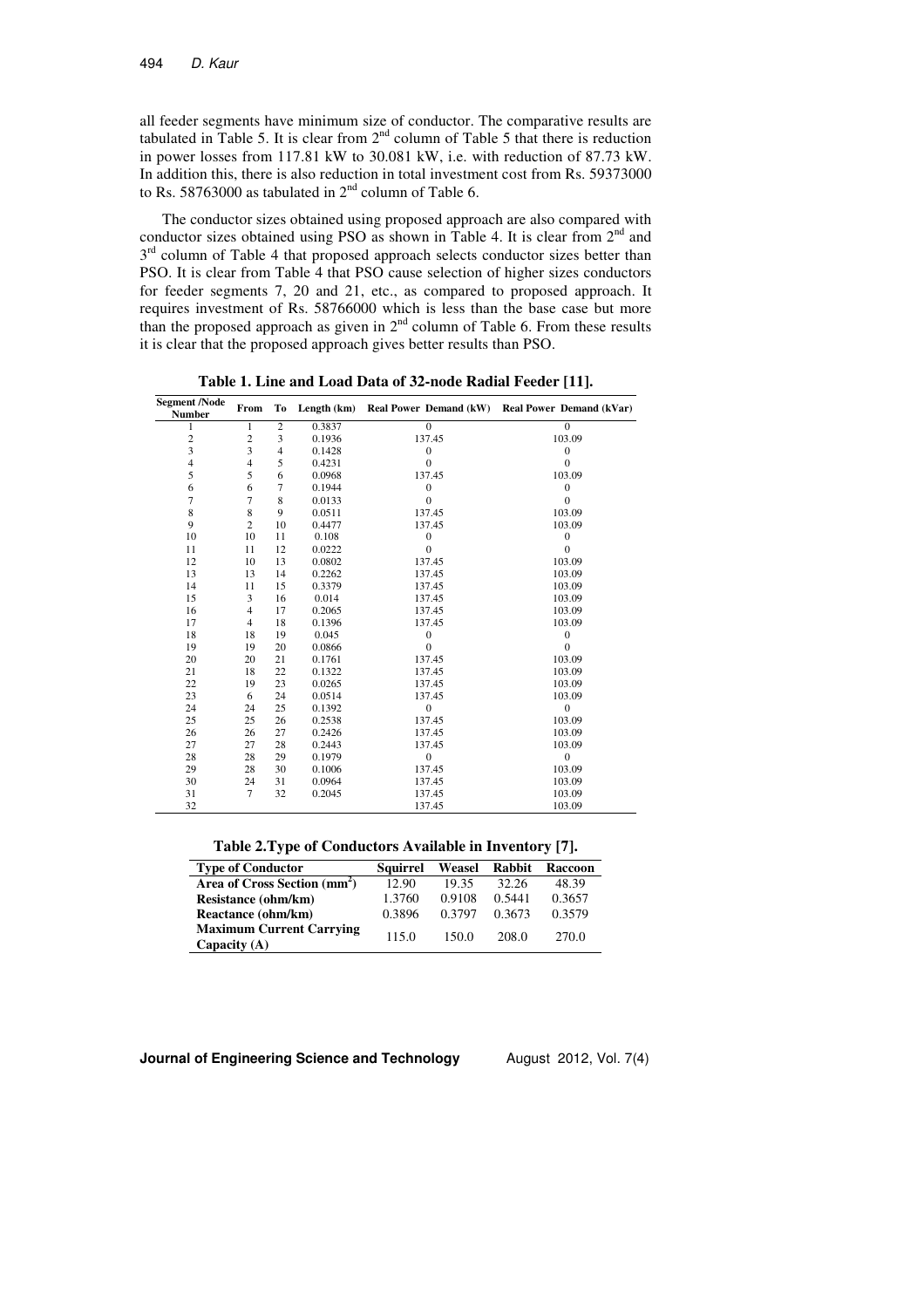**Table 3. Other Data Used in the Example.** 

| cс                   | $=$ | Rs. $500/mm^2$ |
|----------------------|-----|----------------|
| $C_{\rm c}$          | $=$ | $0.50$ Rs./kWh |
| $\mathbf C\mathbf p$ | $=$ | Rs. 2500/kW    |
| lsf                  | $=$ | 0.2            |
| alpha                | $=$ | 0.1            |

**Table 4. Optimal Conductors Sizes Using Proposed Approach.** 

| Segment        | <b>Conductor Size</b>     | <b>Final Conductor</b> |
|----------------|---------------------------|------------------------|
| Number         | <b>Selected using PSO</b> | <b>Sizes Selected</b>  |
| 1              | Raccoon                   | Raccoon                |
| $\overline{c}$ | Raccoon                   | Raccoon                |
| 3              | Raccoon                   | Raccoon                |
| $\overline{4}$ | Raccoon                   | Raccoon                |
| 5              | Raccoon                   | Raccoon                |
| 6              | Raccoon                   | Raccoon                |
| 7              | Raccoon                   | Weasel                 |
| 8              | Rabbit                    | Squirrel               |
| 9              | Raccoon                   | Raccoon                |
| 10             | Raccoon                   | Raccoon                |
| 11             | Raccoon                   | Raccoon                |
| 12             | Raccoon                   | Raccoon                |
| 13             | Raccoon                   | Raccoon                |
| 14             | Raccoon                   | Raccoon                |
| 15             | Raccoon                   | Raccoon                |
| 16             | Rabbit                    | Rabbit                 |
| 17             | Raccoon                   | Raccoon                |
| 18             | Raccoon                   | Raccoon                |
| 19             | Raccoon                   | Raccoon                |
| 20             | Rabbit                    | Raccoon                |
| 21             | Raccoon                   | Weasel                 |
| 22             | Rabbit                    | Raccoon                |
| 23             | Raccoon                   | Raccoon                |
| 24             | Raccoon                   | Raccoon                |
| 25             | Raccoon                   | Raccoon                |
| 26             | Raccoon                   | Raccoon                |
| 27             | Raccoon                   | Raccoon                |
| 28             | Raccoon                   | Raccoon                |
| 29             | Raccoon                   | Raccoon                |
| 30             | Raccoon                   | Squirrel               |
| 31             | Raccoon                   | Raccoon                |

The performance of proposed approach in terms of convergence criteria is also shown in Fig. 2. From this figure it is clear that for a small size of swarm, the proposed approach converges to global solution in few numbers of iterations due to PSO ability to search best solution of the problem.

Hence it can be concluded that the PSO-DV approach gives better results than the solution obtained using PSO. The DV of PSO-DV enhances PSO search capability while solution quality is also improved. The other advantage of proposed approach is that the tuning of parameters is quite less as compared to other evolutionary techniques and easy to implement.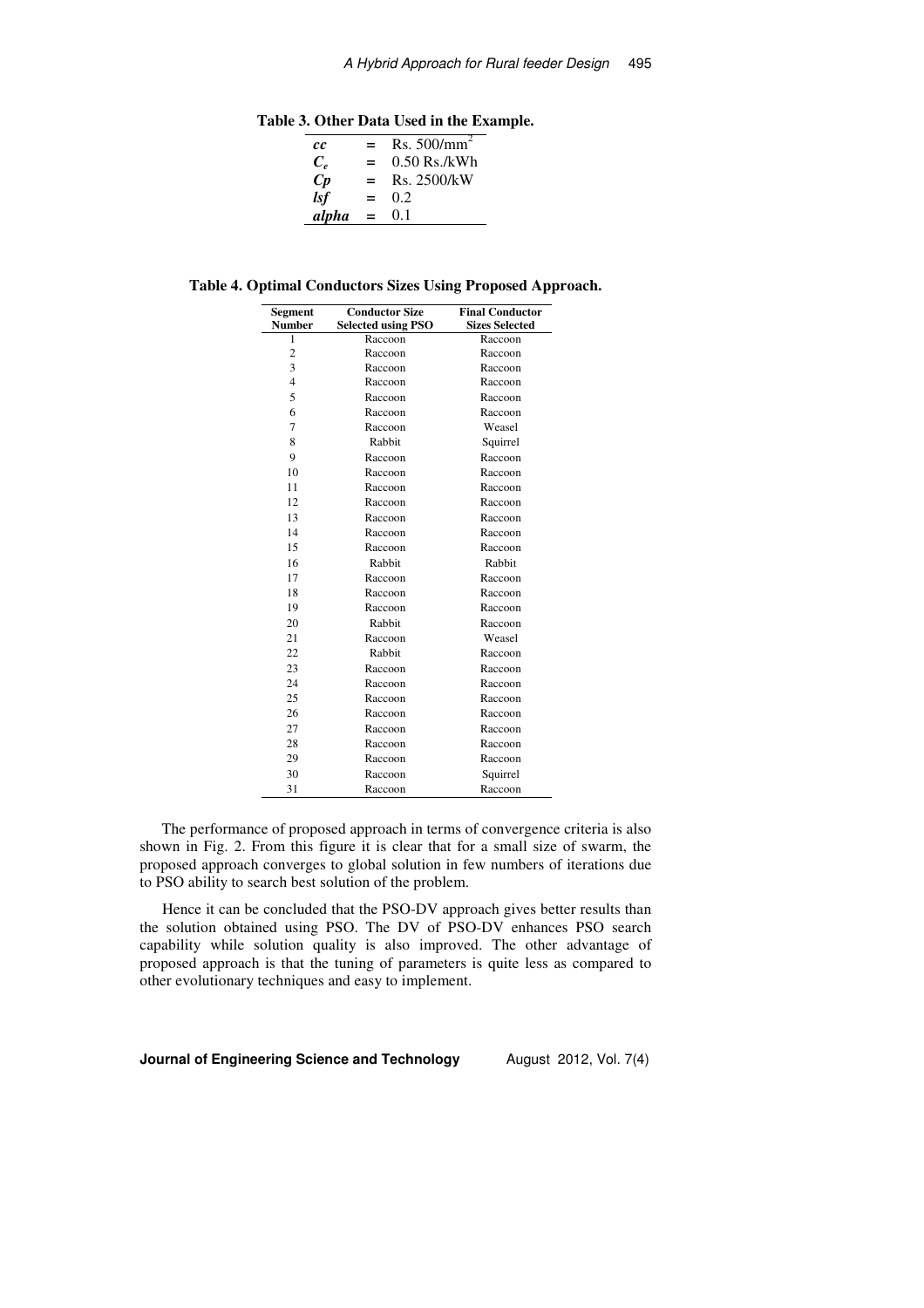| Table 5. Comparison of Base Case and Proposed Approach. |  |  |
|---------------------------------------------------------|--|--|
|                                                         |  |  |

| Case                                     | Voltage (pu) | <b>Real Power Losses (kW)</b> |
|------------------------------------------|--------------|-------------------------------|
| <b>Base Case</b>                         | 0.957        | 117.8                         |
| After Conductor<br><b>Size Selection</b> | 0.9841       | 30.081                        |

| Table 6. Comparison of Objective Function for |
|-----------------------------------------------|
| Base Case, PSO and Proposed Approach.         |

|                                | <b>Objective Function</b> |
|--------------------------------|---------------------------|
| <b>Base Case</b>               | 59373000                  |
| <b>Using PSO</b>               | 58766000                  |
| <b>Using Proposed Approach</b> | 58763000                  |



**Fig. 2. Variation of Fitness Function with Number of Iterations.** 

### **5. Conclusions**

In this paper a population based approach for conductor size selection in radial distribution system is presented. In the proposed approach DV increases the search capability of PSO while PSO ability of giving global solution is not affected. The conductor sizes are selected for each feeder segment such that total cost of investment of conductor and cost of losses is minimized while constraints of voltage and current are satisfied. The proposed approach produces global solution even for large size of network. The proposed approach is applicable to design a new radial distribution system or reconductoring of an existing one.

#### **References**

- 1. Funkhouser, A.W.; and Huber, R.P. (1955). A method for determining economical ACSR conductor sizes for distribution systems. *Transactions of the AIEE on Power Apparatus and Systems*, 74(3), Part III, 479-483.
- 2. Ponnavaikko, M; and Prakasa Rao, K.S. (1982). An approach to optimal distribution system planning through conductor gradation. *IEEE Transactions on Power Apparatus and Systems*, PAS-101(6), 1735-1741.
- 3. Wang, Z.; Liu, H.; Yu, D.C.; Xiaohui, W.; and Song, H. (2000). A practical approach to the conductor size selection in planning radial distribution systems. *IEEE Transactions on Power Delivery*, 15(1), 350-354.